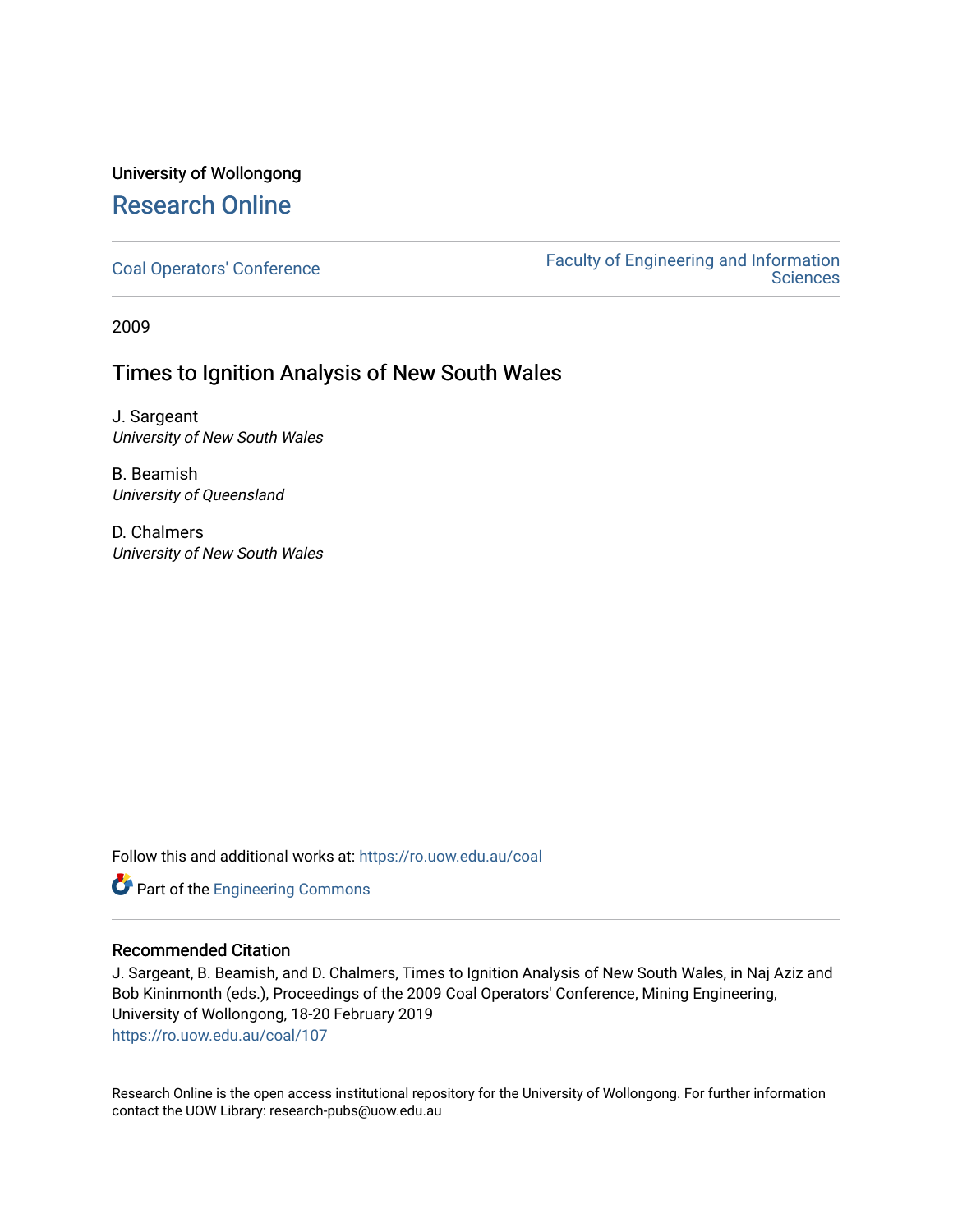# **TIMES TO IGNITION ANALYSIS OF NEW SOUTH WALES**

# **Joel Sargeant<sup>1</sup> , Basil Beamish<sup>2</sup> and Duncan Chalmers<sup>1</sup>**

*ABSTRACT:* The 'times to ignition' theory has had limited use in the coal industry and virtually no use within Australia. The concept was originally applied to a range of Scottish coals to assess their spontaneous combustion propensity during transport in a 3x3m shipping hold. This paper presents results from an investigation into the application of the times to ignition  $(t_{ad})$  concept to a range of New South Wales coals using data obtained from adiabatic oven self-heating tests. There is a strong association between  $t_{ad}$  and the  $R_{70}$  self-heating rate of a coal. The geographical location of the coal has a dramatic effect on the  $t_{ad}$  value as the initial coal temperature significantly changes the results by varying degrees.

#### **INTRODUCTION**

The coal mining industry will always be faced with the potential of a spontaneous combustion event, whether it is in an underground environment, in a coal stockpile, or during coal transport. There are many methods used for assessing the propensity of coal to spontaneously combust. One of the more common ones used in Australia is the adiabatic oven self-heating test (Humphreys, Rowlands and Cudmore, 1981; Beamish, Barakat and St George, 2000). Data obtained from this test is also amenable to reaction kinetic analysis, particularly once the coal temperature exceeds 70ºC. Parameters obtained from this analysis can be used as input to a 'times to ignition' concept proposed by Jones (2000) for assessing the risk of spontaneous combustion.

Adiabatic self-heating data was selected from the University of Queensland's Spontaneous Combustion Testing Laboratory database for analysis. This data consisted of seven samples from four New South Wales coalfields with ash contents in the range of 8-12%.

This paper presents the results of times to ignition analysis of these samples and shows the significance reaction kinetics has on spontaneous combustion behaviour.

#### **TIMES TO INGITION BACKGROUND**

The original times to ignition concept was derived by Boddington, Feng and Gray (1983), with the purpose of providing an analytical treatment for systems with distributed temperatures in which heattransport is controlled by conduction. More recently, Jones (2000) used the concept in the calculation of coal transport ignition times. Equation (1) shows the expression used to calculate the times to ignition  $(t_{\text{ad}})$ :

$$
t_{ad} = (RT_R^2/E) \times (c/QA) \times exp\{E/RT_R\} \text{ (seconds)}
$$
 (1)

where the times to ignition,  $t_{ad}$  is in seconds (s) of a reactant of specification A (pre-exponential factor) and E (activation energy) at initial temperature  $T_R$ , and c is the specific heat, Q is the heat of reaction and R the Universal gas constant. The expression QA/c can be obtained directly from the test data.

#### **TIMES TO INGITION CALCULATIONS**

#### **Test data**

Adiabatic oven self-heating test results were obtained on pulverised dry coal from a start temperature of 40ºC. The test procedure used is adequately described by Beamish (2005). All data was stored in an Excel spreadsheet for further analysis.

 $\overline{a}$ 

<sup>1</sup> *The University of New South Wales, School of Mining Engineering, UNSW Sydney* <sup>2</sup> *The University of Queensland, School of Engineering, Brisbane QLD*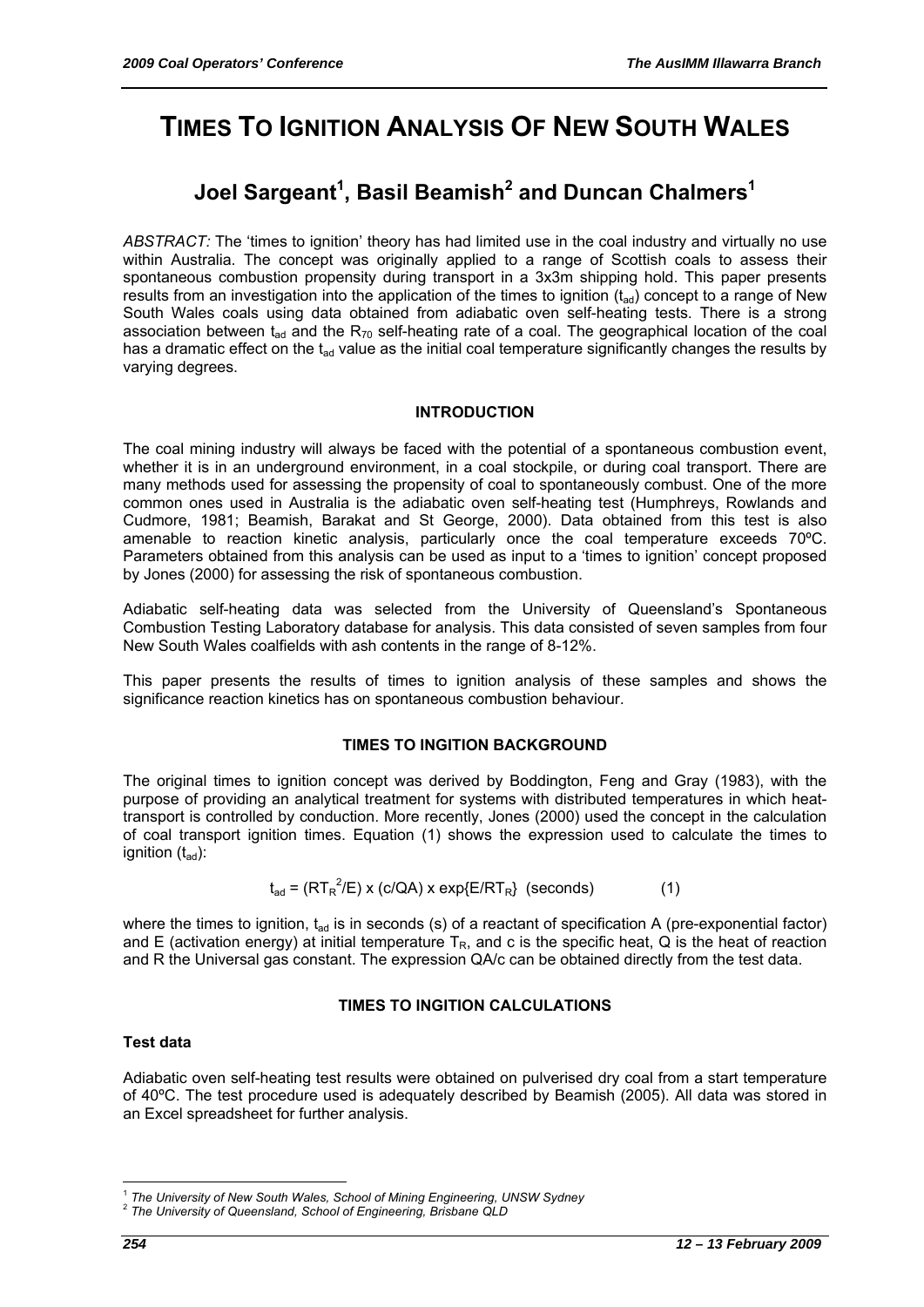#### **Times to ignition data analysis**

Jones *et al.* (1996, 1998) used the Arrhenius equation for obtaining kinetic parameters from oxidation of Scottish bituminous coals. Under adiabatic conditions this equation can be expressed as:

$$
\ln [dT/dt] = \ln (QA/c) - (E/RT)
$$
 (2)

A plot of ln [dT/dt] versus 1/T will produce a straight line of slope –(E/R) and intercept of ln (QA/c). An example of this plot for one of the samples tested from the Gunnedah Coalfield is shown in Figure 1. Jones (2000) also showed that under adiabatic conditions a "times to ignition" value can be obtained from some initial temperature  $(T_R)$  if E/R (slope from Figure 1) and QA/c (y-intercept from Figure 1) are known for a particular sample and the values substituted into Equation (1).





#### **RESULTS OF TIMES TO IGNITION ANALYSIS AND DISCUSSION**

#### **Variation in times to ignition**

The range of t<sub>ad</sub> values is shown in Table 1. The Southern Coalfield sample has a t<sub>ad</sub> value of 57 days compared with 0.92 days for the Gunnedah Coalfield sample. It is interesting to note that the Southern Coalfield sample is a high rank coking coal, whereas the Gunnedah Coalfield sample is a lower rank steaming coal. Both coal rank (Beamish, 2005) and coal type (Beamish and Clarkson, 2006) have previously been linked to differences in spontaneous combustion propensity. It must also be remembered that these samples have been tested in a completely dry state and the influence of moisture in the coal on the kinetics of the oxidation reaction have not been taken into consideration. Further work is in progress on this effect as it is known to have a major impact in terms of delaying thermal runaway.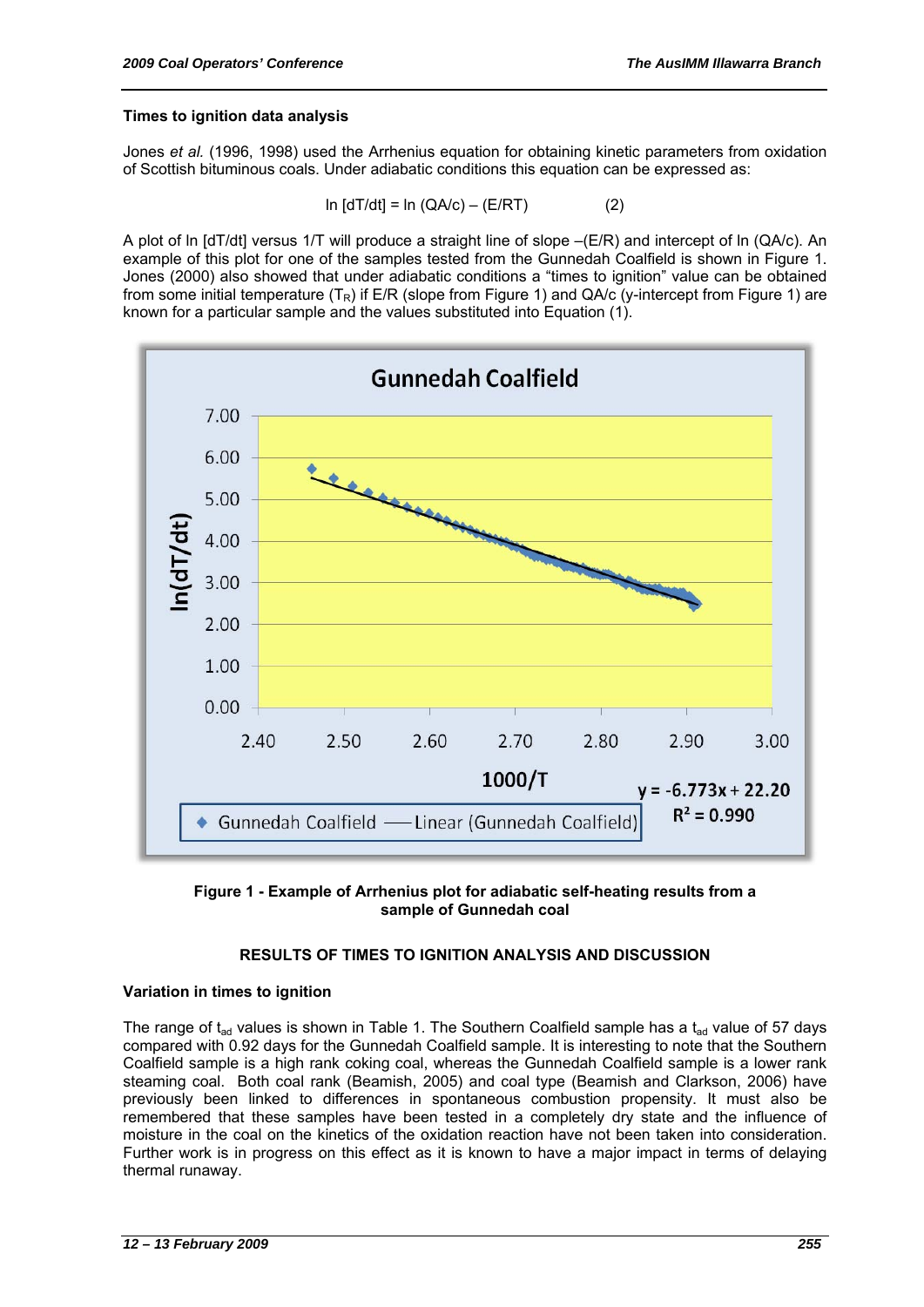

**Figure 2 - relationship between t<sub>ad</sub> and r<sub>70</sub> self-heating rate** 

There is a strong non-linear relationship between  $t_{ad}$  and  $R_{70}$  self-heating rate (Figure 2). This is somewhat surprising as the  $t_{ad}$  calculations are based on the portion of the adiabatic self-heating curve above 70 $\degree$ C and the R<sub>70</sub> value is obtained from the 40-70 $\degree$ C portion of the curve.

| Location                            | $T_{ad}$ (days) | $R_{70}$ | Ash % db |
|-------------------------------------|-----------------|----------|----------|
| <b>Southern</b><br><b>Coalfield</b> | 57.15           | 0.35     | 9.7      |
| <b>Hunter</b><br><b>Coalfield 1</b> | 13.03           | 1.28     | 10.1     |
| <b>Newcastle</b><br>Coalfield       | 5.24            | 2.62     | 9.3      |
| <b>Hunter</b><br><b>Coalfield 2</b> | 2.27            | 4.75     | 10.9     |
| Hunter<br><b>Coalfield 3</b>        | 1.03            | 7.91     | 11.8     |
| Gunnedah<br><b>Coalfield</b>        | 0.92            | 9.52     | 8.1      |
| Newcastle 1                         | 4.63            | 2.79     | 11.6     |

| Table 2 - Calculated t <sub>ad</sub> values by NSW coalfield |  |
|--------------------------------------------------------------|--|
|--------------------------------------------------------------|--|

#### **Effect of start temperature on times to ignition**

The  $t_{ad}$  start temperature has a large impact on the resultant time to ignition, which is shown in Figure 3. The value of 25°C used for NSW conditions was compared to 40°C, to replicate Queensland conditions and outline the difference a simple change in temperature has on  $t_{ad}$ . The Southern Coalfield sample  $t_{ad}$  value reduces from 57 days to approximately 17 days. It is clear from Figure 3 that a coal mined in New South Wales may not create a spontaneous combustion issue, but the same coal mined in Queensland would create a problem.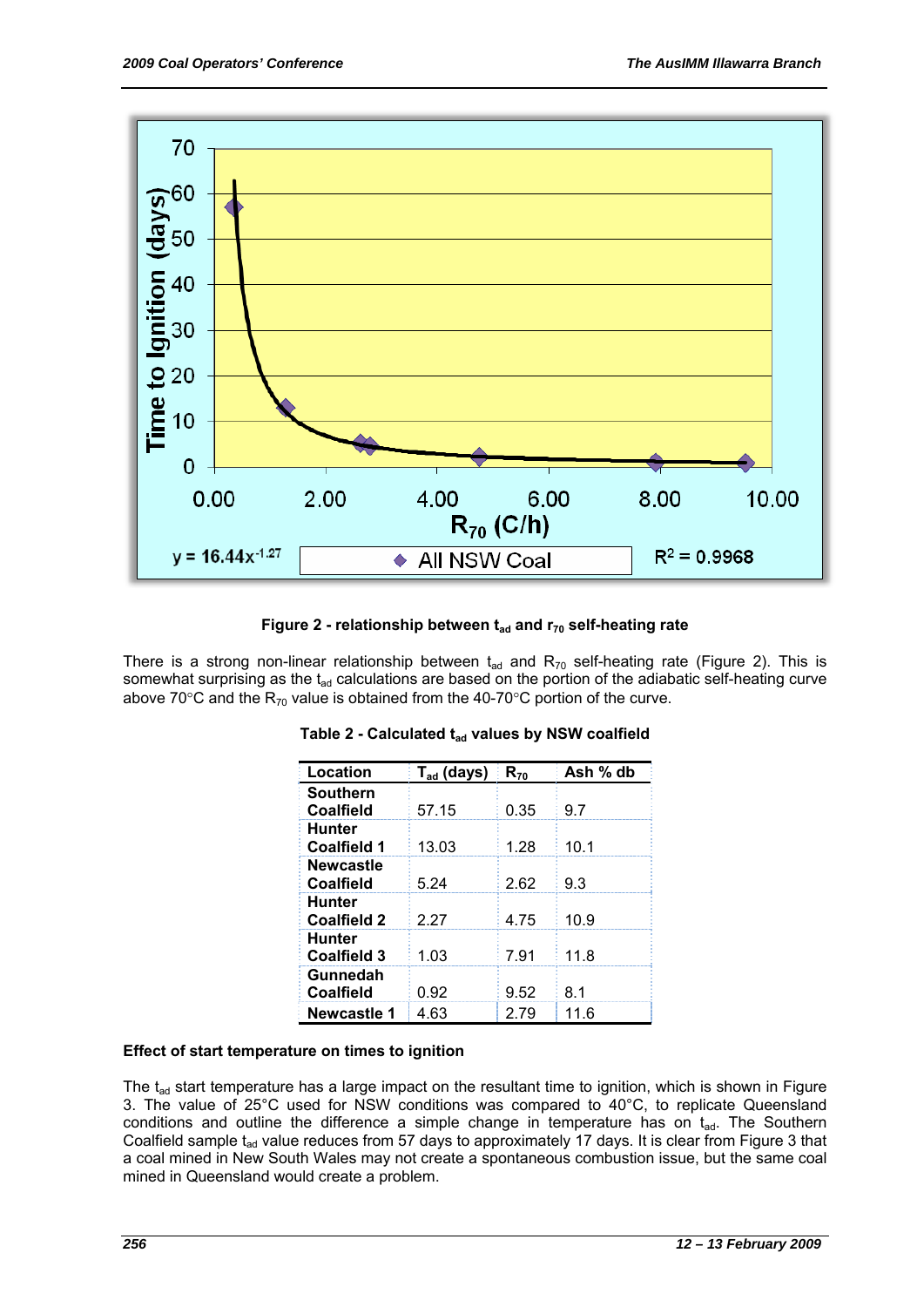

**Figure 3 - Comparison of start temperature effect on t<sub>ad</sub> values** 

#### **CONCLUSIONS**

The times to ignition  $(t_{ad})$  concept has been applied to New South Wales coals using data obtained from adiabatic oven testing. Generally, high rank coking coals have the highest  $t_{ad}$  values and lower rank steaming coals have the lowest  $t_{ad}$  values. This is due to the significant difference in activation energy required for the oxidation reaction to take place in each of these coal types. There is a strong non-linear relationship between the times to ignition and  $R_{70}$  self-heating rate obtained from the same test data. More importantly the time to ignition analysis emphasises the importance of the coal start temperature on the time to ignition due to the exponential effect of the Arrhenius kinetics of the oxidation reaction, whereby as the temperature increases the rate of reaction increases. Therefore it is crucial that mines obtain coal temperature data to be input to any spontaneous combustion propensity assessment.

#### **ACKNOWLEDGEMENTS**

The authors would like to thank UniQuest Pty Limited for granting permission to publish this paper and Mining Education Australia for supporting the collaboration between The University of Queensland and The University of New South Wales to work on this project.